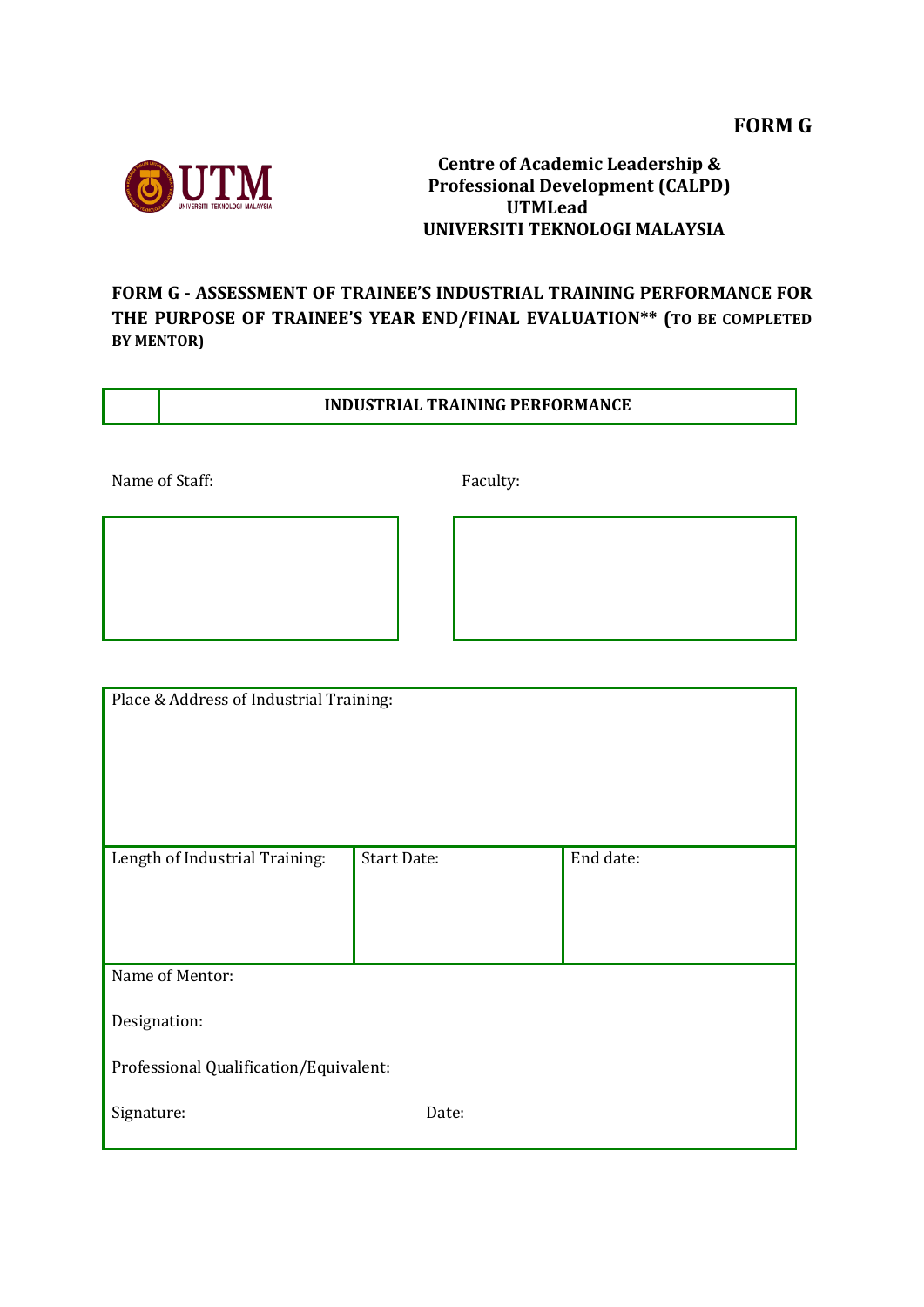# **(I) Documentation/Output**

Please evaluate the Documentation/Output submitted by the candidate and fill in the table below.

| <b>Criteria for evaluation</b>                                                                                           | <b>Mentor's Evaluation (Please Tick)</b> |              |      |           |
|--------------------------------------------------------------------------------------------------------------------------|------------------------------------------|--------------|------|-----------|
|                                                                                                                          | Unsatisfactory                           | Satisfactory | Good | Excellent |
| a. Content                                                                                                               |                                          |              |      |           |
| All requested deliverables<br>-<br>included<br>Appropriate level of detail &<br>$\overline{\phantom{0}}$<br>thoroughness |                                          |              |      |           |
| b. Analysis                                                                                                              |                                          |              |      |           |
| Completeness of analysis & data<br>-                                                                                     |                                          |              |      |           |
| interpretation                                                                                                           |                                          |              |      |           |
|                                                                                                                          |                                          |              |      |           |
| c. Organization                                                                                                          |                                          |              |      |           |
| Clearly identified purpose &<br>-                                                                                        |                                          |              |      |           |
| approach                                                                                                                 |                                          |              |      |           |
| Content clearly organized<br>$\qquad \qquad \blacksquare$                                                                |                                          |              |      |           |
|                                                                                                                          |                                          |              |      |           |
| d. Presentation                                                                                                          |                                          |              |      |           |
| Easy to read                                                                                                             |                                          |              |      |           |
| Uniform writing style                                                                                                    |                                          |              |      |           |
|                                                                                                                          |                                          |              |      |           |
| Layout/Visual<br>e.                                                                                                      |                                          |              |      |           |
| Quality of graphics                                                                                                      |                                          |              |      |           |
| Uniform document design &<br>layout                                                                                      |                                          |              |      |           |
|                                                                                                                          |                                          |              |      |           |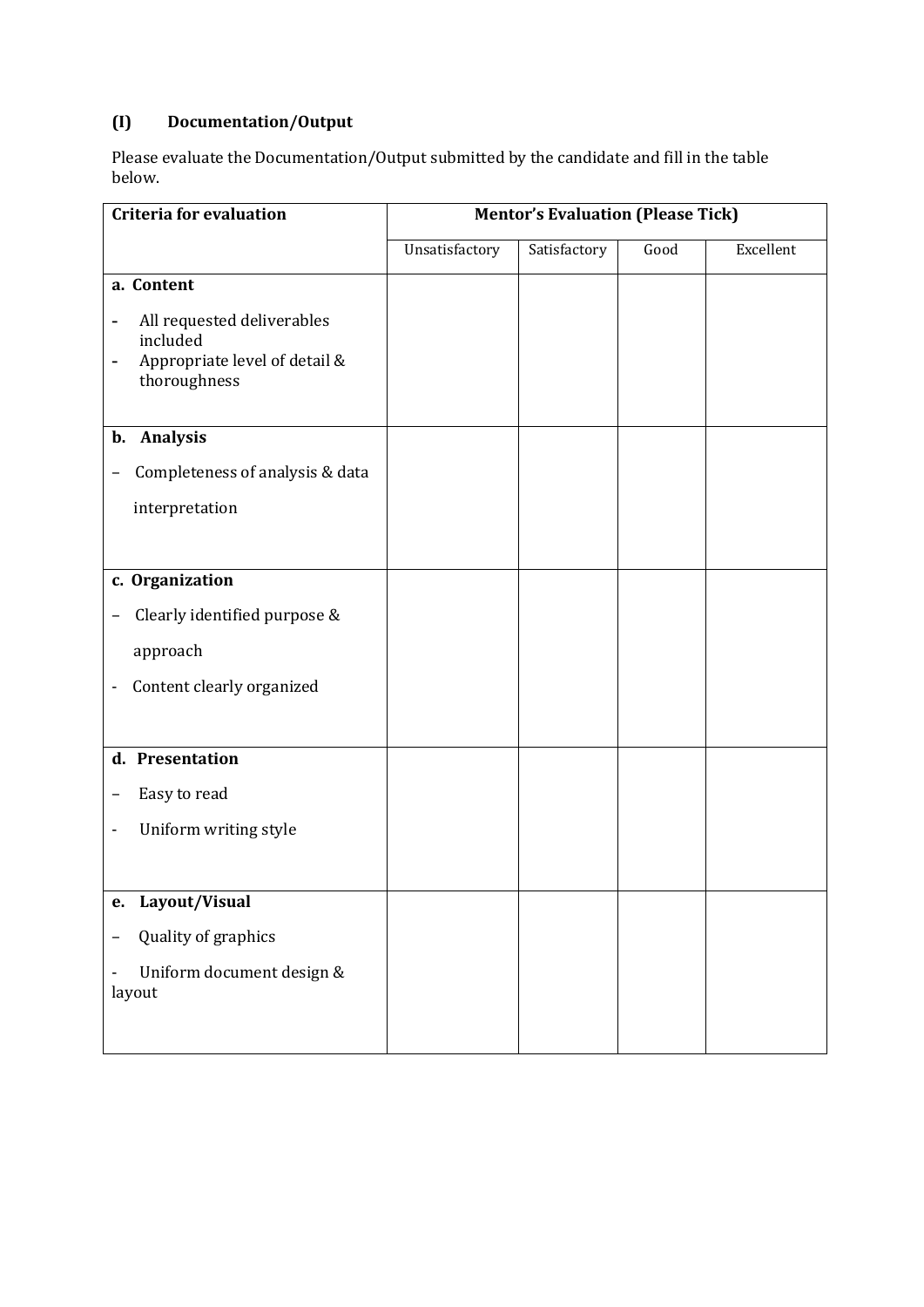## **(II) Staff Overall Performance**

Please evaluate the performance of the candidate and fill in the table below.

| <b>Criteria for evaluation</b>                                       | <b>Mentor's Evaluation (Please Tick)</b> |              |      |           |
|----------------------------------------------------------------------|------------------------------------------|--------------|------|-----------|
|                                                                      | Unsatisfactory                           | Satisfactory | Good | Excellent |
| a. Commitment                                                        |                                          |              |      |           |
| - Demonstrate interest & keen<br>participation in the fields engaged |                                          |              |      |           |
| - Prompt & timely response                                           |                                          |              |      |           |
| b. Integrity                                                         |                                          |              |      |           |
| - Values demonstrated including:                                     |                                          |              |      |           |
| Honesty, confidentiality, fairness &<br>sincerity                    |                                          |              |      |           |
| c. Discipline                                                        |                                          |              |      |           |
| - Able to maintain self-discipline                                   |                                          |              |      |           |
| - Able to demonstrate self-<br>preservation and awareness            |                                          |              |      |           |
| d. Work quality and efficiency                                       |                                          |              |      |           |
| - Deliverables submitted on time                                     |                                          |              |      |           |
| - Able to deliver quality work                                       |                                          |              |      |           |
| e. Versatility & Ability to work<br>independently                    |                                          |              |      |           |
| - Able to adopt & adapt in situational<br>cases                      |                                          |              |      |           |
| - Flexibility demonstrated clearly                                   |                                          |              |      |           |
| - Able to demonstrate self-reliance &<br>self-motivation             |                                          |              |      |           |
| f. Communication Skills                                              |                                          |              |      |           |
| - Able to articulate thought process                                 |                                          |              |      |           |
| - Able to translate thoughts into oral<br>& written form             |                                          |              |      |           |
| - Concise and clear communication<br>ability                         |                                          |              |      |           |
|                                                                      |                                          |              |      |           |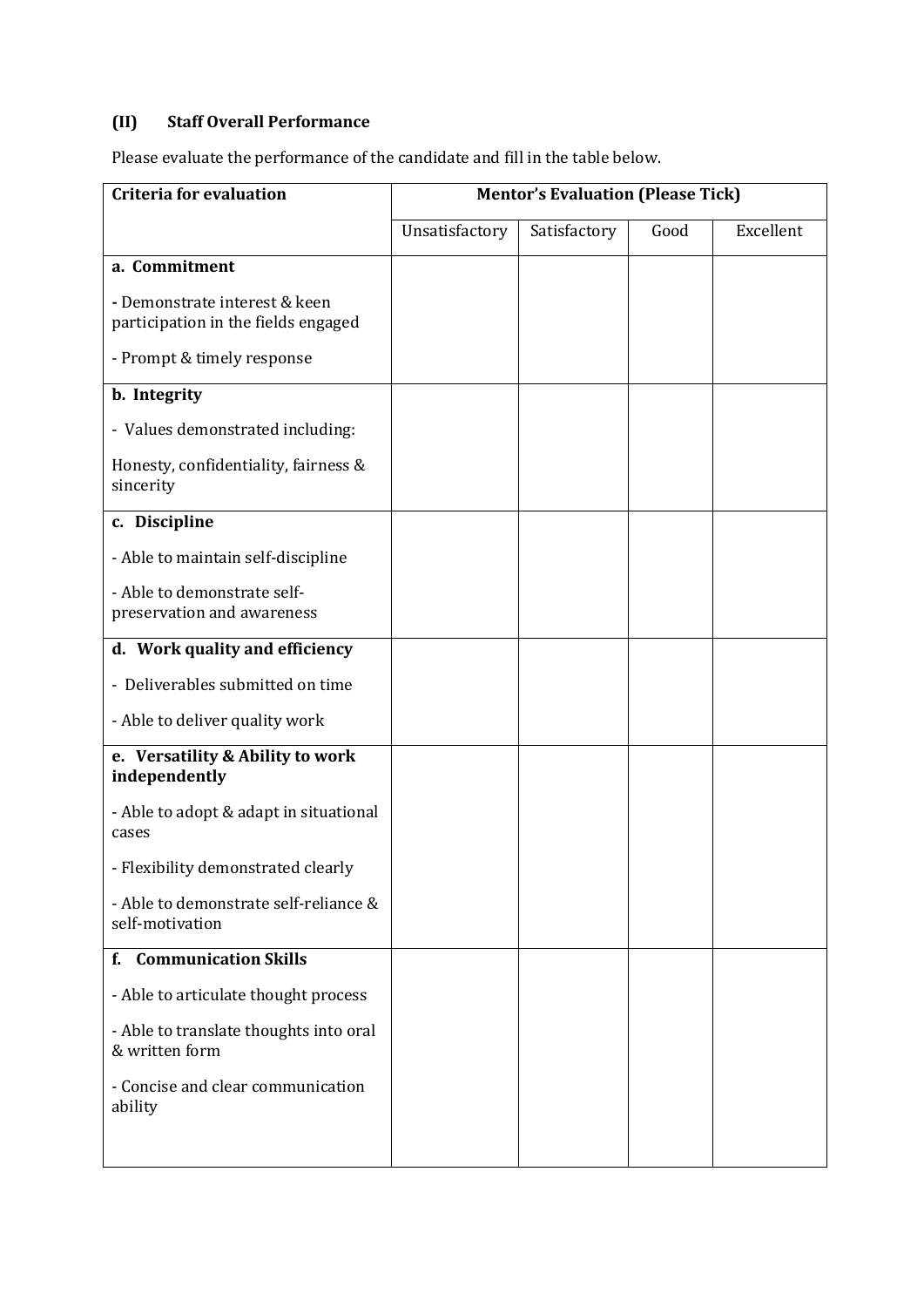| g. Leadership Traits                  |  |  |
|---------------------------------------|--|--|
|                                       |  |  |
| - Able to appreciate the visionary    |  |  |
| aspects of the work                   |  |  |
| place/organization                    |  |  |
|                                       |  |  |
| - Able to demonstrate leadership &    |  |  |
| perform motivational endeavors        |  |  |
|                                       |  |  |
| h. Entrepreneurial Skills             |  |  |
| - Able to participate & contribute to |  |  |
| work place business needs (if         |  |  |
| relevant)                             |  |  |
|                                       |  |  |
| - Able to understand present work     |  |  |
| practices & translate into more       |  |  |
| efficient & effective activities      |  |  |
| i. Innovative                         |  |  |
|                                       |  |  |
| - Able to formulate new               |  |  |
| ideas/approaches/opportunities        |  |  |
| towards improvement                   |  |  |
|                                       |  |  |
| - Able to recommend/suggest new       |  |  |
| ideas & approaches for continuous     |  |  |
| quality improvement                   |  |  |
| j. Overall Perspective                |  |  |
|                                       |  |  |
| - Visible contribution and            |  |  |
| participation demonstrated            |  |  |
|                                       |  |  |
| - Experience gathered is clearly      |  |  |
| visible & useful                      |  |  |
|                                       |  |  |

This report is strictly **CONFIDENTIAL**. Please submit directly to the address below:

**Faculty**………………………………… **Universiti Teknologi Malaysia 81310 UTM Johor Bahru Malaysia** (*Attn. to:* )

I. For the purpose of trainee's year end evaluation, please submit before/by 31st December of the current year of assessment.

II. For the purpose of trainee's final evaluation at the end of the industrial training program, please submit within one month from the date of completion of the industrial training program.